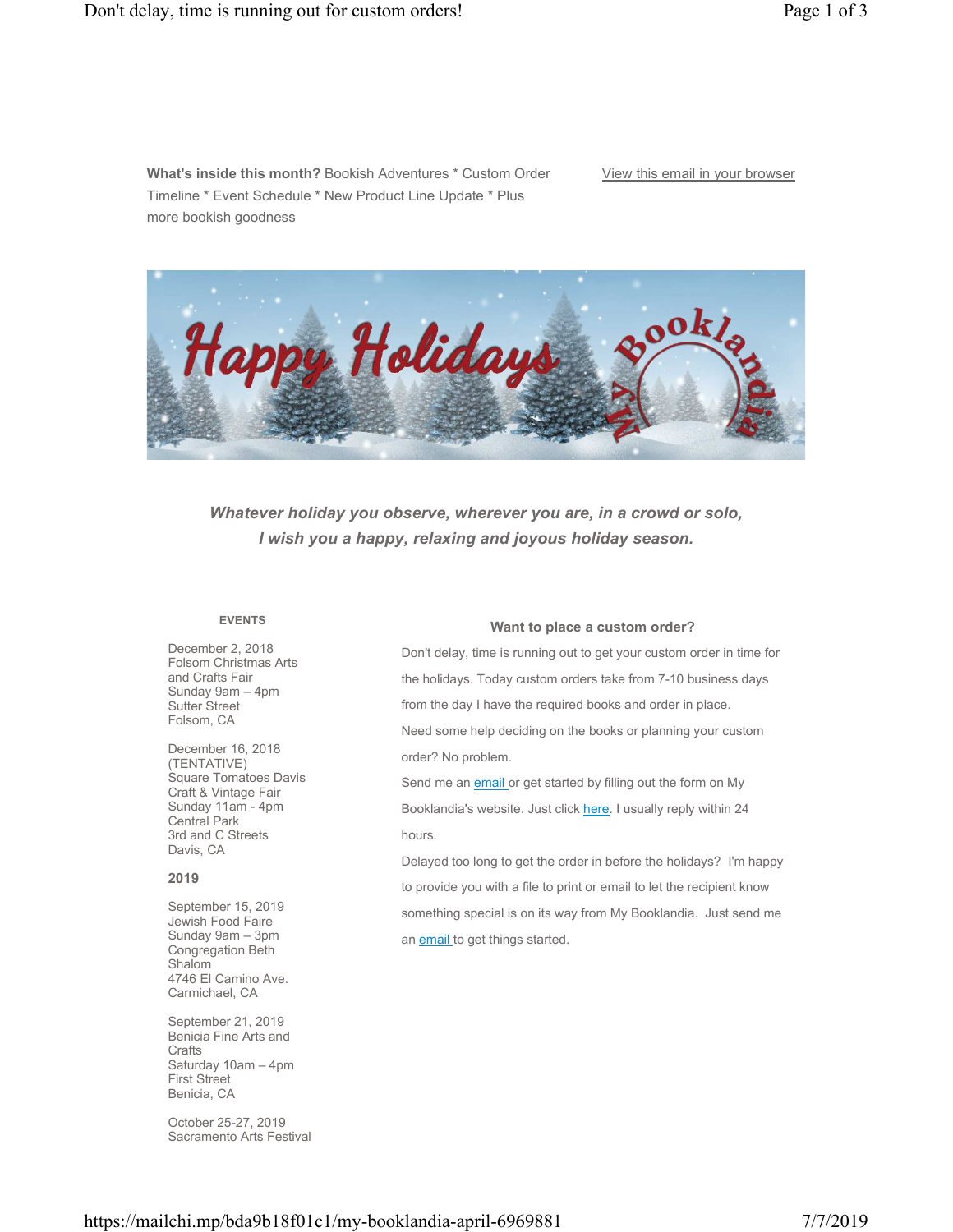Friday and Saturday 10am – 6pm Sunday 10am – 5pm Cal Expo Buildings A&B Sacramento, CA

I'm planning my schedule for 2019, so if you have an event you'd like My Booklandia to attend, just let me know.

# **New Product Line Update**

This is just a quick note to apologize for delaying My Booklandia's new product line. I was rushing to get everything ready for launch, and then the holiday season hit. Don't get me wrong, I absolutely LOVE the holiday season and all it brings. But I knew I couldn't do justice to my new product launch and keep up stellar customer service, so I've delayed the launch. Don't worry, it's still coming!

"Reading is to the mind what exercise is to the body." - Richard Steele, Tatler, 1710



# **Bookish Adventures!**

I'm always looking for new things to write about in My Booklandia's newsletter. My customers sometimes give me the absolute best ideas. So here goes -- Bookish Adventures! These are places book lovers around the world love to visit to enjoy, honor and learn more about their favorite stories and authors.

I'm starting things off with what I think is the most popular location for bookish adventures that I've come across. At least as far as my own conversations go. L.M. Montgomery's, aka Anne of Green Gables, home on Prince Edward Island in Canada. There are lots of tours to be had, and there are opportunities to enjoy a country picnic and more. There's even a local inn called Kindred Spirits Inn and Lodges. I haven't a clue what it's like, but who doesn't love the name?

It seems to me like the perfect adventure to plan during the dark winter months for a fantastic spring vacation. There's lots of great information to be had at the Green Gables Heritage Place website. https://www.pc.gc.ca/en/lhn-nhs/pe/greengables/info

# **GOT FEEDBACK?**

I'd love to hear from you. If there's anything you want to add, questions you'd like to ask, photos